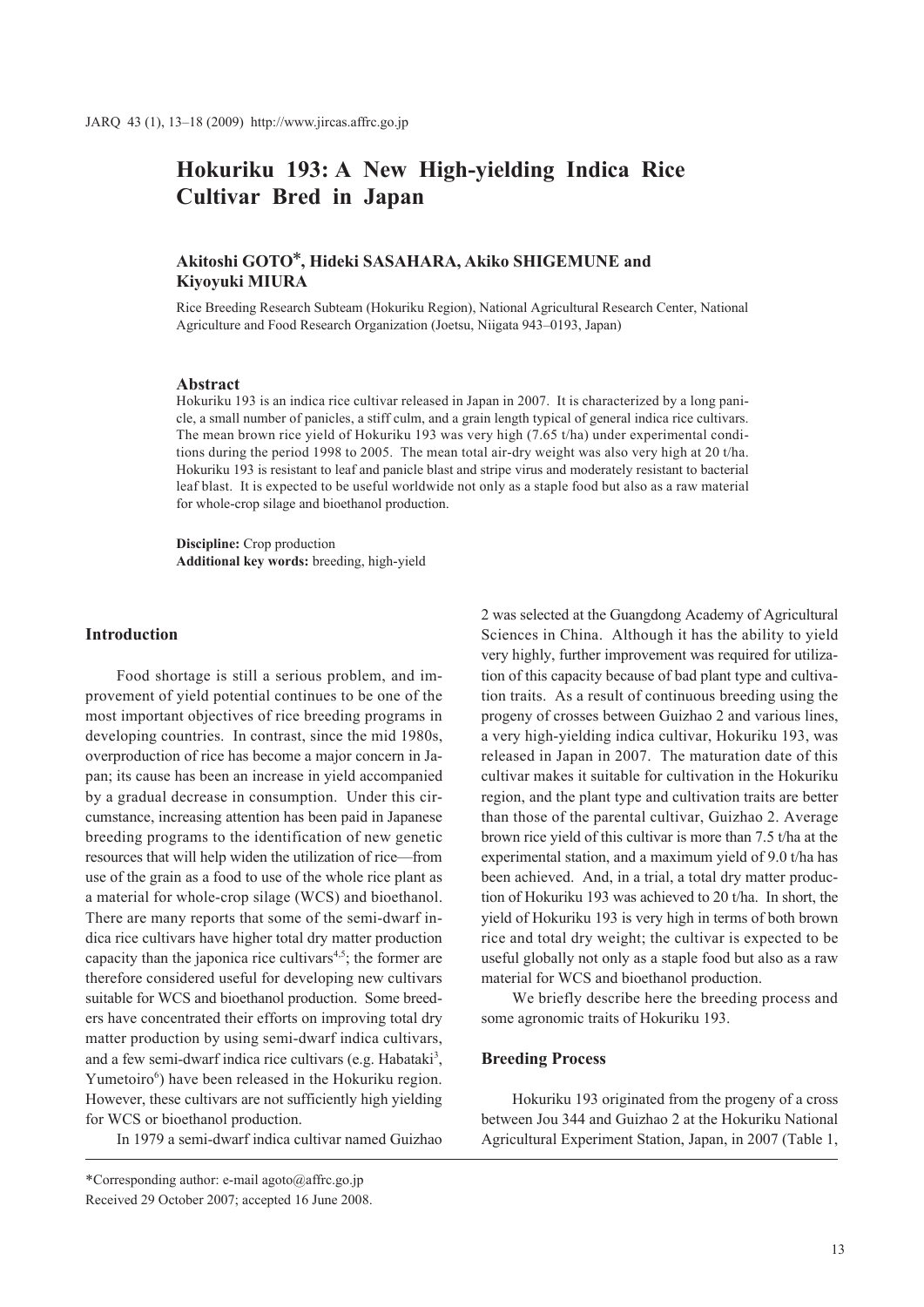A. Goto et al.

Fig. 1). Jou 344 is a line with short culms and long panicles that was selected from a cross between Suweon 258 and Hokuriku 133 at the Hokuriku National Agricultural Experiment Station. Suweon 258 is a short-culmed indica cultivar bred in Korea. Hokuriku 133 is a high-yielding line with short culms, selected from the cross Milyang 42 and Milyang 25 at the Hokuriku National Agricultural Experiment Station. Habataki<sup>3</sup> and Takanari<sup>2</sup> were selected from the same cross as Hokuriku 133 and are also highvielding cultivars. Although, Guizhao 2 is a very highyielding cultivar with long panicles selected in China, this cultivar has spread culms and a habit of easy grain shattering; it is not suitable for common cultivation in Japan.

The cross was made in 1992 with the aim of com-



Fig. 1. Genealogy of Hokuriku 193

bining the high-yielding trait of Guizhao 2 with the plant type and other good cultivation traits of Jou 344. Fifty  $F_1$ plants were grown in the field in summer 1993. The  $F_2$ and  $F_2$  bulk population was planted under direct seeding in the nursery bed in 1994–1995. In 1996, 2,320  $F<sub>4</sub>$  plants were grown, from among which nine plants were selected. In the course of breeding operations, three  $F_5$  lines from among the nine  $F_4$  lines were identified for selection as promising materials for further yield tests. In 2000, one of the selected F<sub>°</sub> lines, named Hokuriku 193, proved to possess high-yielding ability under local adaptability tests at various locations in Japan. In 2007, registration of the line as a cultivar for public use in Japan was applied for.

# Major agronomic characters of Hokuriku 193

## 1. Heading and maturation habit

The heading date of Hokuriku 193 is almost the same as that of Nipponbare and slightly later than that of Guizhao 2 (Table 2). Its maturation date is about 1 week later than Nipponbare and Guizhao 2. Therefore, Hokuriku 193 is regarded as a late cultivar in the Hokuriku region of Japan.

## 2. Plant type

Culm length, panicle length, and number of panicles per m<sup>2</sup> of Hokuriku 193 are, on average, about 80 cm, 29.0

| Year<br>Generation          | 1992–1995<br>$F_0-F_3$ | 1996<br>$F_{4}$ | 1997<br>$F_{5}$ | 1998<br>$F_{6}$ | 1999<br>$F_{7}$ | 2000<br>$F_{8}$ | 2001<br>$F_{\rm o}$ | 2002<br>$F_{10}$ | 2003<br>$F_{11}$ | 2004<br>$F_{12}$ | 2005 2006<br>$F_{13}$ | $F_{14}$ |
|-----------------------------|------------------------|-----------------|-----------------|-----------------|-----------------|-----------------|---------------------|------------------|------------------|------------------|-----------------------|----------|
| No. of line groups          | Bulk                   |                 |                 | 3               |                 |                 | 2                   | $\sim$ 1         |                  |                  |                       |          |
| No. of lines (individuals)  | Generation advance     | $(2.320)^{a}$   | -9              | 15              | 15              | 10              | 10                  | 5                | 5                | 5                | 10                    | 10       |
| No. of selected lines       |                        |                 |                 |                 |                 |                 |                     |                  |                  |                  |                       |          |
| No. of selected individuals |                        | $(9)^{a}$       | 3               |                 |                 |                 |                     |                  |                  | 10               | 10                    | 10       |

Table 1. Selection records of Hokuriku 193

a): Individual selections. Others are line selections.

Table 2. Agronomic characters of Hokuriku 193 and control cultivars at the experimental station

| Cultivar     | <b>Heading</b><br>date | date  | Maturation From heading<br>to maturity<br>(days) | Culm<br>length<br>(c <sub>m</sub> ) | Panicle<br>length<br>(cm) | No. of<br>panicles<br>$\frac{m^2}{2}$ | Grain shattering<br>$index^{a}$<br>$(3-7)$ | Lodging<br>$index^{b}$<br>$(0-5)$ |
|--------------|------------------------|-------|--------------------------------------------------|-------------------------------------|---------------------------|---------------------------------------|--------------------------------------------|-----------------------------------|
| Hokuriku 193 | 8.16                   | 10.04 | 49                                               | 80                                  | 29.0                      | 236                                   | 4.0                                        | 0.1                               |
| Nipponbare   | 8.15                   | 9.27  | 43                                               | 83                                  | 20.7                      | 398                                   | 3.0                                        | 1.0                               |
| Guizhao 2    | 8.14                   | 9.27  | 44                                               | 82                                  | 23.3                      | 279                                   | 7.0                                        | 0.7                               |

Shown data is the average of experiments carried out between 1998 and 2005.

Seeding date: 4.15; Transplanting date: 5.16 (the average of experiments).

Plant spacing  $18.5$  plants/m<sup>2</sup>.

Basal dressing: N 60, P<sub>2</sub>O<sub>5</sub> 60, K<sub>2</sub>O 60 kg/ha; topdressing: N 30, K<sub>2</sub>O 41 kg/ha.

a): 3 (tolerant) to 7 (intolerant), b): 0 (None) to 5 (all).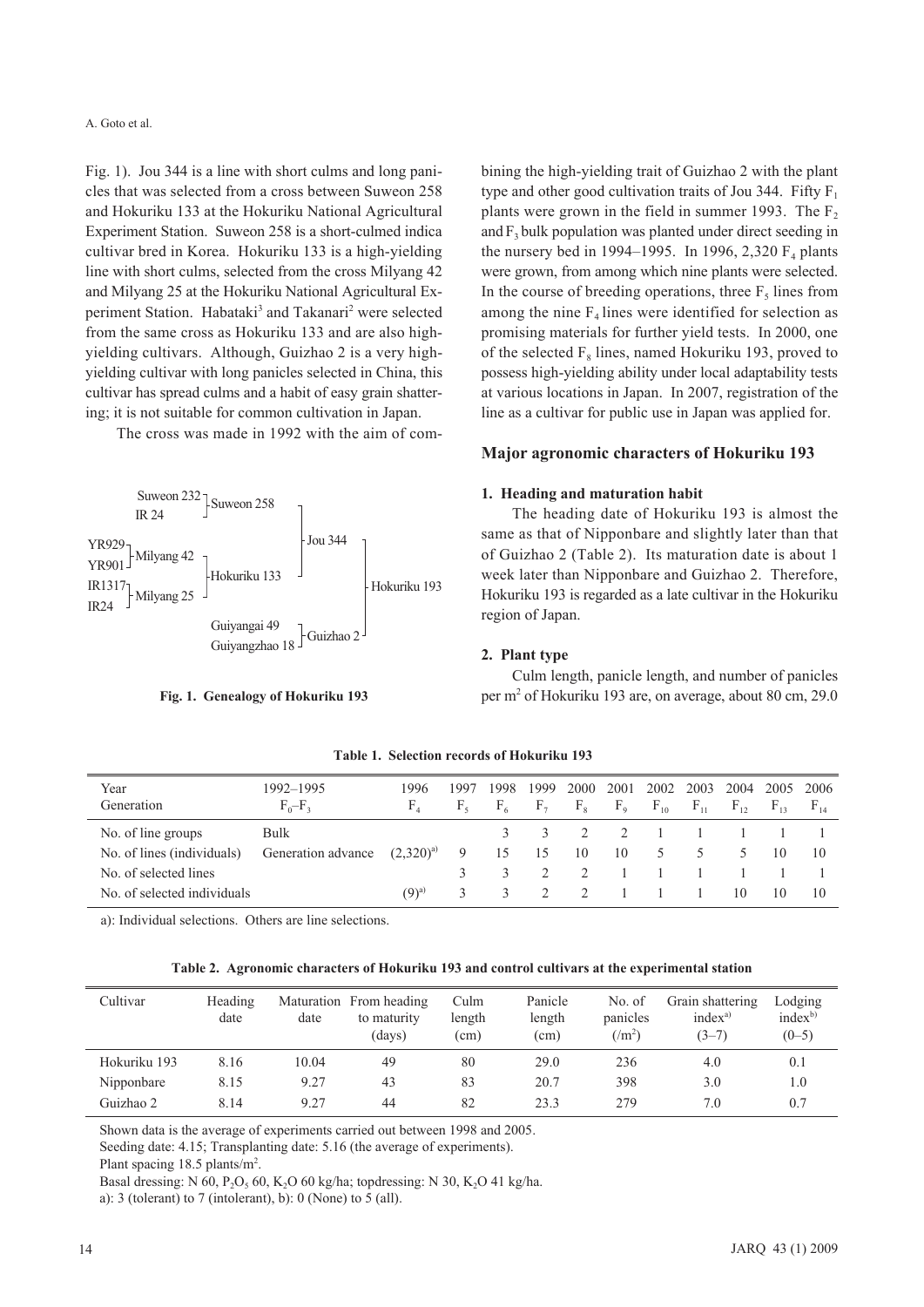cm, and 236, respectively (Table 2). The panicles are very long in comparison with those of the control cultivars; in contrast, there are fewer panicles than those of the controls. The leaves are erect and deep green. The culms are thick, stiff, and not so spread. The panicles bear a large number of long spikelets with few awns and yellow apiculi. The grains are semi-tolerant to shattering.

#### **3. Grain size and quality**

The 1,000-grain weight of Hokuriku 193 is 22.9 g for brown rice—almost the same as that of the control cultivars Nipponbare (23.3 g) and Guizhao 2 (23.0 g) (Table 3). The ratio of length to width of a brown rice grain is about 2.2, which corresponds to the grain ratio of indica rice cultivars generally. Hokuriku 193 has poorer grain quality than ordinary Japanese cultivars, but its quality is still better than those of other indica high-yielding cultivars such as Guizhao 2 (Table 3). Some of the grains of Hokuriku 193 have a white belly or white core. Hokuriku 193 is a nonglutinous cultivar. Its eating quality as a staple food is inferior to those of good-tasting Japanese cultivars,

such as Koshihikari and Hitomebore. The amylose content of Hokuriku 193 is about 15.4%—the same as, or lower than, those of other Japanese rice cultivars.

#### **4. Yielding ability**

Yield tests were carried out between 1998 and 2005 at the Hokuriku National Agricultural Experiment Station in Niigata Prefecture, one of Japan's rice production centers. In these tests, we applied fertilizer—N 60,  $P_2O_5$ 60, K<sub>2</sub>O 60 kg/ha—as a basal dressing before transplanting and N 30, K<sub>2</sub>O 41 kg/ha as topdressing at the panicle initiation stage. The average total air-dry weight of Hokuriku 193 was 20.0 t/ha—about 13% higher than that of Nipponbare (Table 4). The average brown rice yield was 7.65 t/ha—about 17% higher than that of Nipponbare and still higher than that of Guizhao 2. The ratio of abortive kernels is lower than that in other indica cultivars such as Guizhao 2 and Yumetoiro.

In 2004 another yield test was conducted at the experiment station under conditions of high-level fertilizer application. In this test, we applied N 80,  $P_2O_5$  80, K<sub>2</sub>O

> 1.5 0.7 3.0 3.2

| Table 3. Characteristics of brown rice of Hokuriku 193 and control cultivars |  |  |
|------------------------------------------------------------------------------|--|--|
|------------------------------------------------------------------------------|--|--|

| Cultivar     | $1,000$ -kernel<br>weight<br>(g) | Grain<br>appearance <sup>a)</sup> | Amylose<br>content<br>$\frac{1}{2}$ | Grain<br>length<br>(mm) | Grain<br>width<br>(mm) | Length to<br>width ratio |
|--------------|----------------------------------|-----------------------------------|-------------------------------------|-------------------------|------------------------|--------------------------|
| Hokuriku 193 | 22.9                             | 5.8                               | 15.4                                | 6.2                     | 2.8                    | 2.21                     |
| Nipponbare   | 23.3                             | 3.4                               | 17.4                                | 5.3                     | 3.0                    | 1.77                     |
| Guizhao 2    | 23.0                             | 8.5                               | $\qquad \qquad$                     | 5.4                     | 3.1                    | 1.74                     |

Shown data is the average of experiments carried out between 1998 and 2005.

a): 1 (superior) to 9 (inferior).

**–**: Not examined.

Hokuriku 193 Nipponbare Yumetoiro Guizhao 2

| Cultivar | Total   | Brown rice | Ratio of |
|----------|---------|------------|----------|
|          | air-dry | weight     | aborting |
|          | weight* |            | kernels  |
|          | (t/ha)  | (t/ha)     | (%)      |

 $7.65 \pm 0.48$   $(117)^a$  $6.53\pm0.46$   $(100)^{b}$  $7.19\pm0.78$   $(110)^{ab}$  $7.39\pm0.59$   $(113)^{ab}$ 

|  |  | Table 4. Yielding ability of Hokuriku 193 and control cultivars at the experimental station |
|--|--|---------------------------------------------------------------------------------------------|
|  |  |                                                                                             |

Shown data is the average of experiments carried out between 1998 and 2005.

Seeding date: 4.15; Transplanting date: 5.16 (the average of experiments).

 $20.0 \pm 1.4$   $(113)^a$  $17.8\pm0.8$   $(100)^{b}$  $17.5 \pm 1.2$  (  $98$ <sup>b</sup>  $18.8 \pm 1.8$   $(106)^{ab}$ 

Plant spacing 18.5 plants/m<sup>2</sup>.

Basal dressing: N  $60$ , P<sub>2</sub>O<sub>5</sub>  $60$ , K<sub>2</sub>O  $60$  kg/ha; topdressing: N  $30$ , K<sub>2</sub>O  $41$  kg/ha.

Values are means of 8-year replicates  $\pm$  SD.

Values in parentheses are relative to an assumed value of 100 for Nipponbare.

\*: Weight of the whole plant, including rice straw and grains.

a, b: Means with the same letter within the same column are not significantly different at the 1% level of LSD.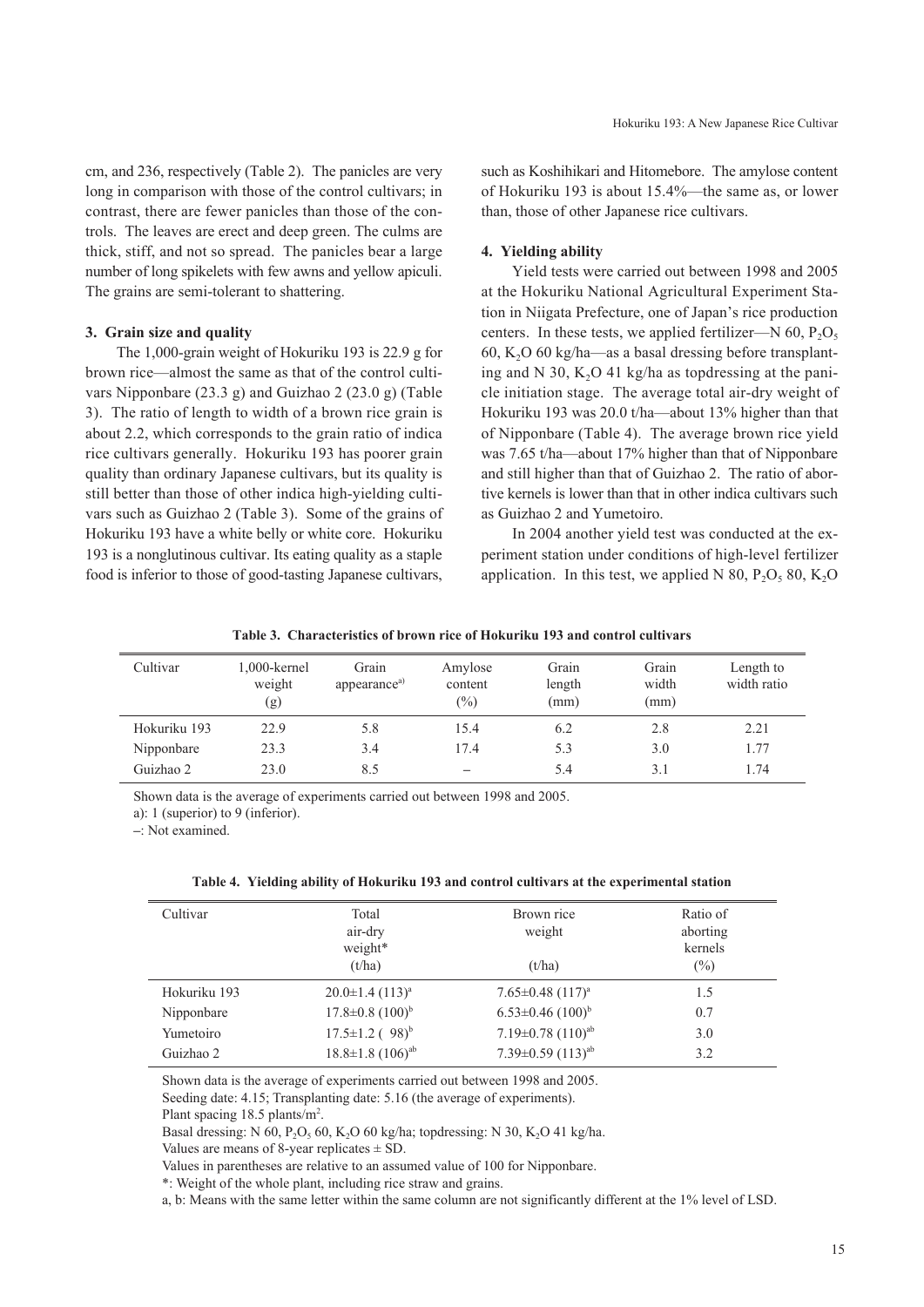#### A. Goto et al.

80 kg/ha as a basal dressing before transplanting and N 40, K<sub>2</sub>O 40 kg/ha as topdressing twice: 25 and 10 days before the heading date. A total dry weight of 20.1 t/ha was achieved for Hokuriku 193.

Extensive performance tests were undertaken from 2001 to 2005 in 21 prefectures covering the major rice producing areas of central Japan. The overall average brown rice yield of Hokuriku 193 was 6.96 t/ha—26% higher than those of control cultivars. The overall average total air-dry weight of Hokuriku 193 was 19.7 t/ha—30% higher than those of the control cultivars.

In a case study conducted in the Mitsuke area of Niigata Prefecture in 2007, a brown rice yield of 9.07 t/ha was achieved in Hokuriku 193 (Table 5). This test was conducted under high-level fertilizer application, and the high yield resulted from a high number of grains per panicle.

On the basis of these results, Hokuriku 193 may rate as the cultivar that possesses the highest yielding ability in terms of both brown rice and total dry matter among Japan's present rice cultivars. We therefore consider that this cultivar is suitable for utilization globally not only as a staple food but also as a raw material for WCS and bioethanol production.

# **Resistance to diseases, pests, and environmental stress**

# **1. Resistance to diseases and pests**

An analytical study of major genes resistant to leaf blast fungus showed that Hokuriku 193 possessed an unidentified true resistance gene to leaf blast (Table 6). Field resistance of this cultivar to leaf and panicle blast was examined in 1999 to 2006. No symptoms of either leaf or panicle blast were observed under the natural conditions of the paddy field. Field resistance of Hokuriku 193 to bacterial leaf blight was the same as that of Nipponbare and Koshihikari, both of which have moderately high field resistance to this disease. Hokuriku 193 has a resistance gene to rice stripe virus, but the same low resistance to stem borer as Guizhao 2.

## **2. Resistance to environmental stress**

The cold resistance of Hokuriku 193 at the booting stage is lower than that of Koshihikari and higher than that of Akihikari (Table 7), and the new cultivar was therefore classified as moderately tolerant<sup>1</sup>. The cold resistance of Hokuriku 193 at the flowering stage was lower than those of japonica rice cultivars and the same as that of Guizhao  $2$ —in the moderately sensitive class<sup>1</sup>.

The results of tests for sprouting in an incubator rated Hokuriku 193 in the tolerant class among rice cultivars.

|  |  |  | Table 5. Yield components of Hokuriku 193 in tests conducted in the Mitsuke area of Niigata Prefecture in 1997 |
|--|--|--|----------------------------------------------------------------------------------------------------------------|
|--|--|--|----------------------------------------------------------------------------------------------------------------|

| No. of<br>panicles<br>$(\rm/m^2)$ | No. of grains<br>per panicle | No. of grains<br>$(\rm/m^2)$ | Grain filling<br>rate<br>$\frac{(0)}{0}$ | 1,000-kernel<br>weight<br>(g) | Brown rice<br>weight<br>(t/ha) |
|-----------------------------------|------------------------------|------------------------------|------------------------------------------|-------------------------------|--------------------------------|
| 269                               | 162                          | 43.500                       | 89.0                                     | 23.8                          | 9.07                           |

Seeding date: 4.24, Transplanting date: 5.13, Heading date: 8.19.

Plant spacing:  $18.3$  plants/m<sup>2</sup>.

Composted cow manure: 20 t/ha, basal dressing: N 44, P<sub>2</sub>O<sub>5</sub> 44, K<sub>2</sub>O 44 kg/ha, first topdressing: N 32 kg/ha, second topdressing: 39 kg/ha.

|  | Table 6. Resistance to diseases and pests |  |  |  |  |
|--|-------------------------------------------|--|--|--|--|
|--|-------------------------------------------|--|--|--|--|

|                         | Resistance to |           |                        |                                   |            |
|-------------------------|---------------|-----------|------------------------|-----------------------------------|------------|
| <b>Blast resistance</b> |               |           | Bacterial              | Rice stripe                       | stem borer |
| major gene              | Leaf          | Panicle   |                        | virus                             |            |
| unidentified            | —*            | $-^*$     | MR                     | R                                 | S          |
| $\pm$                   | M             | <b>MR</b> | <b>MR</b>              | S                                 | R          |
| unidentified            | —*            | _*        |                        |                                   | S          |
|                         |               |           | Blast field resistance | Disease resistance<br>leaf blight |            |

R: Resistant, MR: Moderately resistant, M: Medium, S: Sensitive.

–\*: Unable to judge because of unidentified resistance gene.

–: Not examined.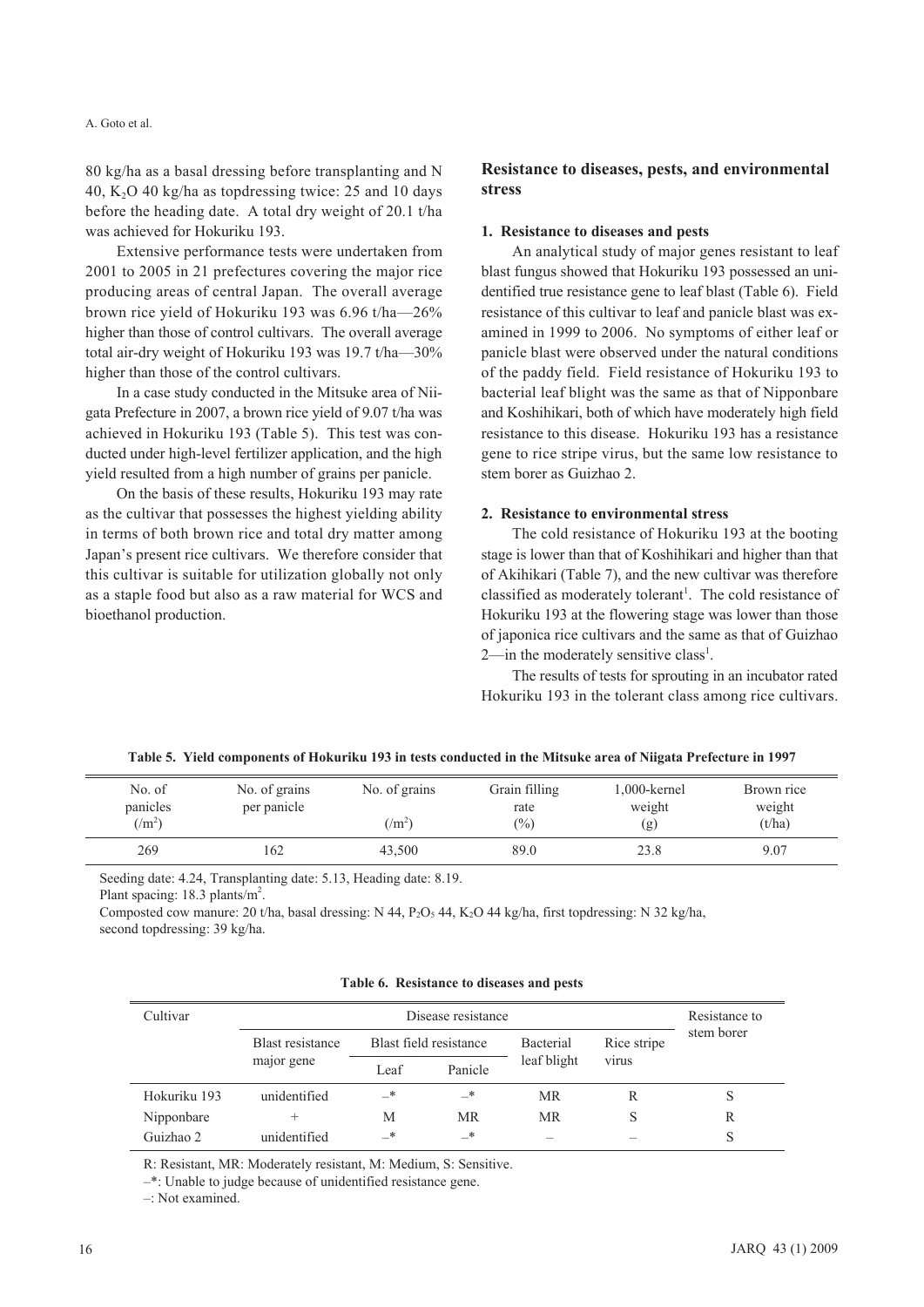| Cultivar     | Tolerance to cold<br>at booting stage | Tolerance to cold<br>at flowering stage | Tolerance<br>to sprouting |
|--------------|---------------------------------------|-----------------------------------------|---------------------------|
| Hokuriku 193 | МT                                    | MS                                      |                           |
| Nipponbare   | МS                                    |                                         | МS                        |
| Koshihikari  |                                       | М                                       | т                         |
| Akihikari    | МS                                    | T                                       | MТ                        |
| Guizhao 2    | MТ                                    | МS                                      | S                         |

**Table 7. Tolerance to environmental stress**

T: Tolerant, MT: Moderately tolerant, M: Medium, MS: Moderately sensitive,

S: Sensitive.

–: Not examined.

**Table 8. Agronomic characters of Hokuriku 193 and Hoshiaoba on direct-seeding cultivation at the experimental station**

| Cultivar     | Year    | Percentage<br>establishment<br>of seedlings | Heading<br>date | Culm<br>length | Panicle<br>length | No. of<br>panicles | Total air-dry<br>weight | Total rough<br>rice weight | Lodging<br>index <sup>a)</sup> |
|--------------|---------|---------------------------------------------|-----------------|----------------|-------------------|--------------------|-------------------------|----------------------------|--------------------------------|
|              |         | $(\%)$                                      |                 | (cm)           | (cm)              | $(/m^2)$           | (t/ha)                  | (t/ha)                     | $(0-5)$                        |
| Hokuriku 193 | 2005    | 13.8                                        | 8.22            | 72             | 28.8              | 346                | 12.9(99)                | 6.4(112)                   | 0.0                            |
|              | 2006    | 7.5                                         | 8.24            | 82             | 35.0              | 220                | 11.9(102)               | 5.9(95)                    | 0.0                            |
|              | Average | 10.6                                        | 8.23            | 77             | 31.9              | 283                | 12.4(100)               | 6.1(103)                   | 0.0                            |
| Hoshiaoba    | 2005    | 46.3                                        | 8.12            | 78             | 21.0              | 294                | 13.1(100)               | 5.7(100)                   | 0.0                            |
|              | 2006    | 15.0                                        | 8.15            | 83             | 23.6              | 180                | 11.7(100)               | 6.2(100)                   | 0.0                            |
|              | Average | 30.6                                        | 8.13            | 81             | 22.3              | 237                | 12.4(100)               | 5.9(100)                   | 0.0                            |

Seeding date: 4.21 (2005), 4.20 (2006); seeding rate: 40 kg/ha.

Basal dressing: N 60, P<sub>2</sub>O<sub>5</sub> 60, K<sub>2</sub>O 60 kg/ha; topdressing: N 30, K<sub>2</sub>O 41 kg/ha (2005), N 20, K<sub>2</sub>O 27 kg/ha (2006).

Values in parentheses are relative to an assumed value of 100 for Nipponbare.

a): 0 (none) to 5 (all).

This might be related to the fact that the seeds of Hokuriku 193 have deep dormancy.

## **Adaptability and utilization**

Taking into account its heading and maturing time, we expect that Hokuriku 193 will be grown for commercial purposes in a wide range of areas from Hokuriku to the southernmost parts of Kyushu. This wide adaptability was confirmed by the local adaptability tests, which covered major rice producing areas throughout the country. Because its heading time is late and its cold tolerance is not high, Hokuriku 193 is not suited for commercial production in colder areas of Japan such as Hokkaido, Tohoku, and the highlands.

Seeds of Hokuriku 193 have deep dormancy, and it is difficult for them to germinate until they are processed to break the dormancy by dry-heating. In direct-seeding cultivation tests, the percentage establishment of seedlings of this cultivar was very low—about 10%; this led to the

establishment of many weeds in the field (Table 8). Thus, Hokuriku 193 is probably not suitable for direct seeding, although the yield is not so bad.

#### **References**

- 1. Goto, A. et al. (2008) Estimation of cool tolerance at the booting and the flowering stages in indica rice varieties. *Jpn. J. Crop Sci*., **77**, 167–173 [In Japanese with English summary].
- 2. Imbe, T. et al. (2004) Development of multipurpose highyielding rice variety "Takanari". *Sakumotsu kenkyujo hokoku* (*Bull. Natl. Inst. Crop Sci.*), **5**, 35–52 [In Japanese with English summary].
- 3. Kobayashi, A. et al. (1990) Breeding a new rice variety "Habataki". *Hokuriku nogyoshikenjo hokoku* (*Bull. Hokuriku Natl. Agric. Exp. Stn.*), **32**, 54–84 [In Japanese with English summary].
- 4. Kubota, F. et al. (1988) Study on productive ecology of a high-yielding japonica-indica hybrid rice cultivar "Suweon 258". *Jpn. J. Crop Sci*., **57**, 287–297 [In Japanese with English summary].